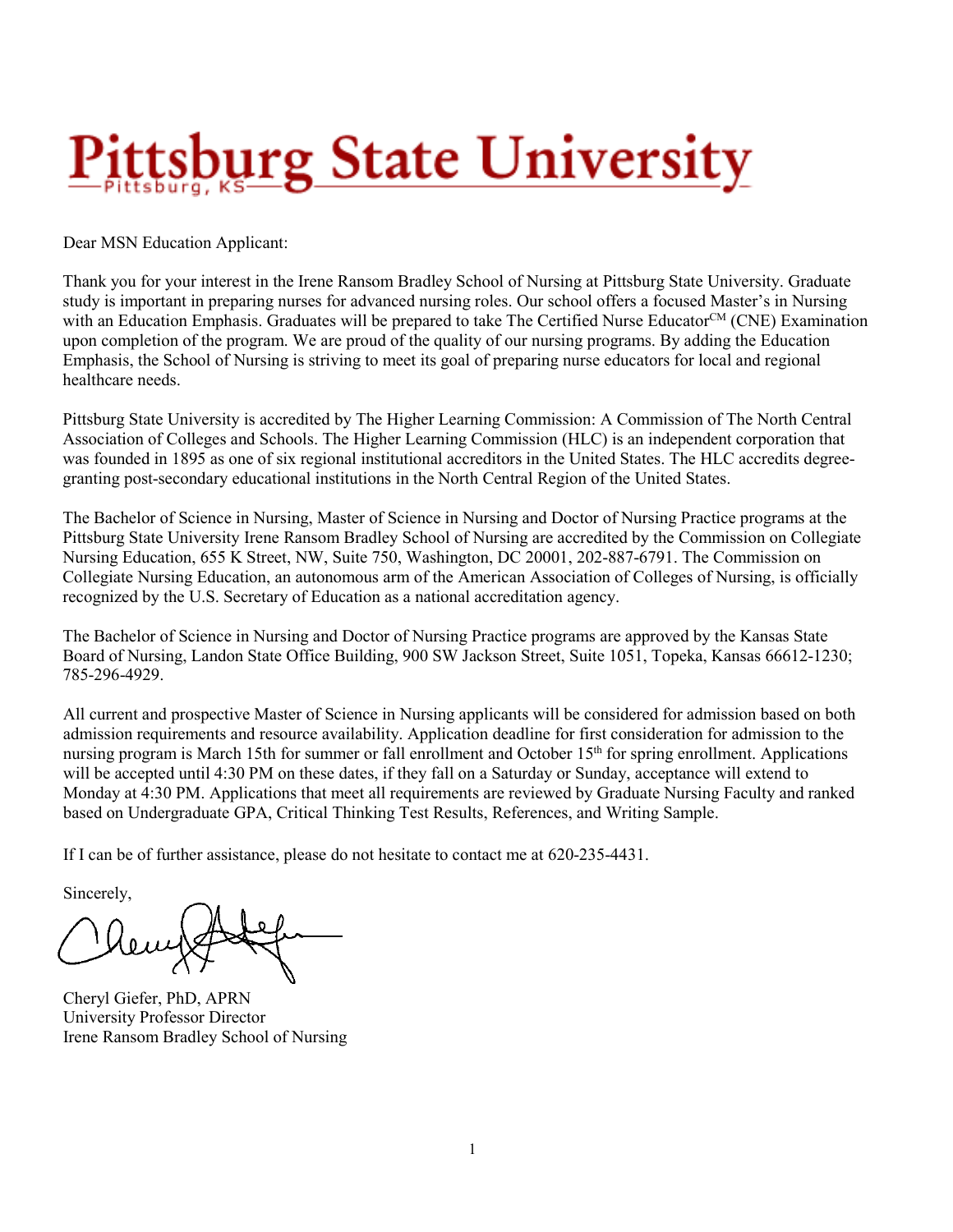#### **Admission Requirements for the School of Nursing, Master of Science in Nursing Program with Education Emphasis: (Failure to submit all items will result in an incomplete application that will not be reviewed)**

- 1. Pittsburg State University **Graduate School Application** (\$35.00 application cost). You may access the application online at<http://www.pittstate.edu/office/graduate/>
- 2. Pittsburg State University School of Nursing **MSN Education EmphasisApplication Graduate Program Application Fee**  \$135.00 (payable to the School of Nursing).  **Upon receiving your MSN Education Emphasis application and application fee, you will be sent critical**

**thinking pre-testing instructions to the e-mail you provided on your application.** 

- 3. Confirmation of an undergraduate GPA of at least 3.0 (based on a 4.0 scale). Admission may be granted to applicants with an undergraduate GPA of 2.7 to 2.999 on a space available basis. Undergraduate GPA is one criterion for ranking applicants.
- 4. Three confidential reference forms from:
	- 1. Immediate Nursing Supervisor
	- 2. Faculty professor from BSN program

3. Professional reference able to assess your professional characteristics as listed on the reference forms. Please do not ask for references from family, friends, ministers or persons not in the field of healthcare. Please supply the reviewer with a stamped envelope pre-addressed to Pittsburg State University, School of Nursing, 1701 S. Broadway, Pittsburg, KS. 66762. References are used as criteria for ranking applicants.

- 5. A graduate of a nationally accredited baccalaureate nursing program.
- 6. Resume including documentation of all work experience as a registerednurse.
- 7. Documentation of current nursing practice—a letter from youremployer.
- 8. Evidence of completion of prerequisite courses **(undergraduate research and physical health assessment content)**. If the applicant did not take a specific course entitled research or physical health assessment, the applicant must provide evidence that the content was included in their undergraduate program, if in question please verify prior to applying.
- 9. An applicant who is born outside of the United States is required to submit proof that he or she has taken and passed the TOEFL iBT (Test of English as a Foreign Language-Internet Based Test). **Each area must meet the minimum requirement**. Minimum scores for the TOEFL iBT are as follows: Writing-20; Speaking-20; Reading-19; Listening-20, for a total of 79.
- 10. Evidence of **current Kansas RN license.** Graduate nursing students are required to be licensed as a Registered Nurse in the State of Kansas as well as any additional state in which clinical experience occurs. In July 2019, Kansas joined the Nurse Licensure Compact, so this requirement may be met via the compact.
- 11. Evidence of current BLS (Basic Life Support)certification.
- 12. **Unconditional** Admission to the Pittsburg State University Graduate School for graduate study.
- 13. A writing sample on 1) past experiences in nursing which are to include purpose for undertaking or continuing graduate study, 2) reasons for wanting to study at Pittsburg State University, and 3) professional plans and career goals. Writing sample is evaluated by Graduate Nursing Faculty and used as criteria for ranking applicants. This should be a typed, 12 point font, 1 inch margin writing sample, submitted with your application. Specifically address the 3 topics above by heading.
- 14. A personal interview may be required.
- 15. Self-report of arrests, convictions, diversions, or disciplinary action against licenses, certifications, and/or registrations are required. Applicants with a criminal history (includes diversions, misdemeanors, felonies) as well as arrests for which action is still pending will be evaluated on an individual basis, with no guarantee of admission.

#### o *Disciplinary Action:*

*The Pittsburg State University nursing program requires applicants and admitted clinical nursing students to: Notify the School of Nursing in writing of any disciplinary action against all licenses, certifications and/or registrations as well as disciplinary action by a state board or governmental agency. (Some examples are): Driver's License; Fishing License; Hunting License; Day Care License; Nursing Home Administrator License; Nursing License in Kansas or another state; CNA/CMA/HHA certification; School Teacher certification; Dishonorable discharge and/or other than honorable discharge from any branch of the military, disciplinary sanction from any branch of the military. See MSN Ed Program Guide for full disclosure.*

16. Applicants are required to purchase a background check through CastleBranch. This is a National Background Check in your current state of residence. Also required is a signed consent for background check form for the school of nursing and if you are NOT a resident of Kansas you are required to complete a KBI background check form. The application packet specifies cost amounts to beremitted.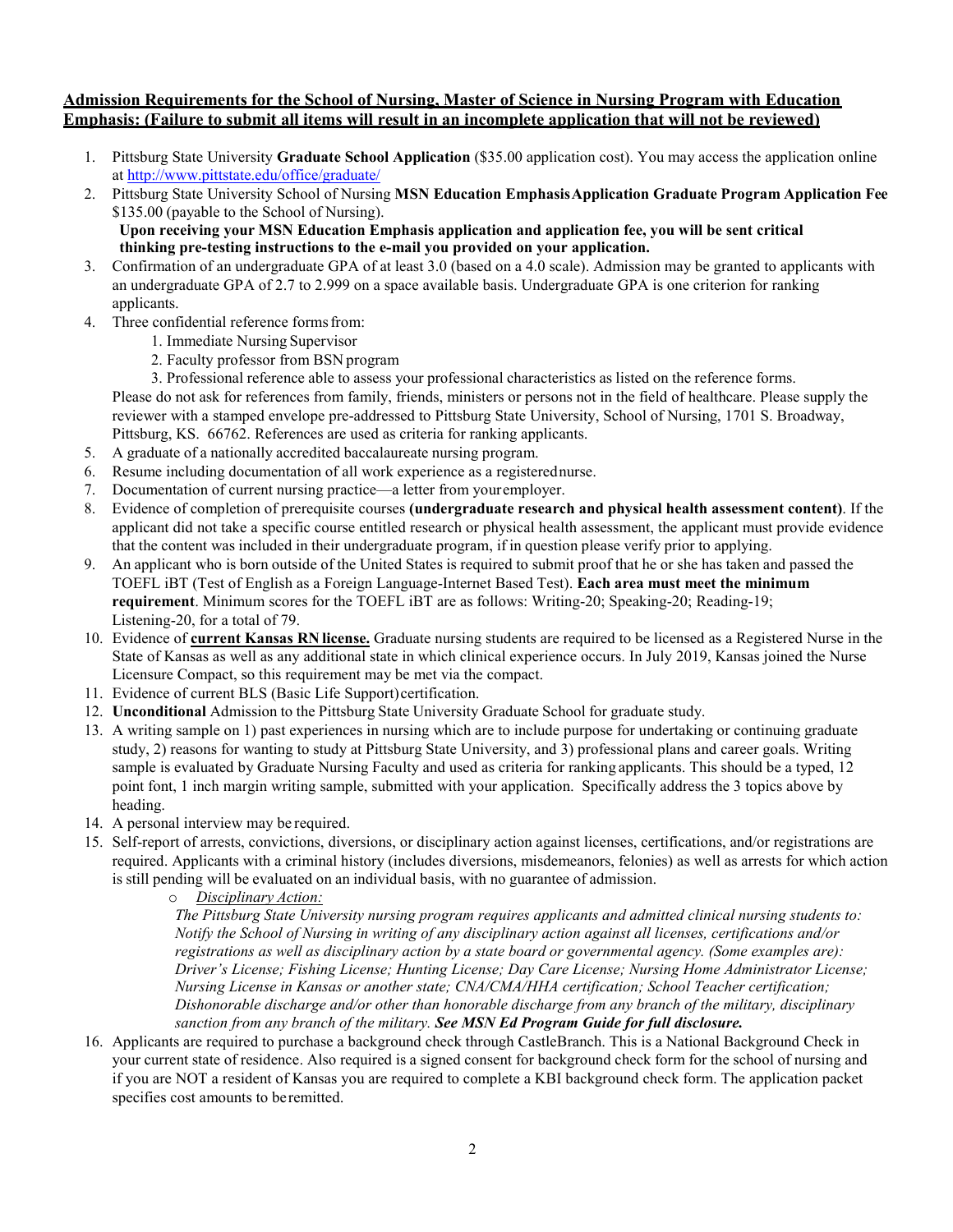#### PITTSBURG STATE UNIVERSITY SCHOOL OF NURSING **GRADUATE ADMISSION REQUIREMENTS**

Persons wishing to pursue a graduate degree in the School of Nursing are required to be admitted to graduate study in the PSU School of Nursing **and** PSU Graduate School. Admission requirements must be completed prior to enrollment.

#### **Checklist for Application**

- *Step 1.* Pittsburg State University Graduate School Application for Admission must be completed and submitted along with all official transcripts of college work to the Continuing and Graduate Studies Office, 112 Russ Hall. (\$35.00 University Graduate School Application Fee).
- *Step 2.* The Pittsburg State University School of Nursing MSN-Education Emphasis Application. Nursing Graduate Program application must be completed and submitted to the School of Nursing along with all official transcripts of college work and all required fees and/or costs. (\$135.00 Nursing Application Fee).
- *Step 3.* Three confidential letters of reference must be submitted to the School of Nursing from applicants. One reference from immediate nursing employment supervisor(s), one reference from the applicants BSN program faculty, and one other professional reference. Students are encouraged to call the School of Nursing prior to application due dates to verify that references have been received.
- *Step 4*. Resume including documentation of all work experience as a registered nurse.
- *Step 5.* A letter must be submitted to the **School of Nursing** from your employer validating your current nursing practice. This letter should be sent to: Pittsburg State University, School of Nursing, 1701 S. Broadway, Pittsburg, KS. 66762
- *Step 6.* Evidence of completion of prerequisite courses (**undergraduate research and physical health assessment content)**. Specific course in Research and Physical Health Assessment must be on transcripts, if unsure please verify prior to applying. If content was covered in another course, documentation with syllabus or other material must be **provided and approved prior to application deadline**.
- *Step 7.* An applicant born outside of the United States is required to submit proof that he or she has takenand passed the TOEFL iBT (Test of English as a Foreign Language-Internet BasedTest). Minimum scores for the TOEFL iBT are as follows: Writing-20; Speaking-20; Reading-19; Listening-20, for a total of 79. **Each area must meet the minimum requirement.**
- *Step* 8. Evidence of current RN Licensure in the State of Kansas and RN license in state of current nursing practice.
- *Step 9.* Evidence of current BLS certification. NOTE: Advanced Cardiac Life Support (ACLS) with hands-on
- component is required prior to enrollment in NURS 804 Advanced Health Assessment Practicum.
- *Step10.* Applicants are required to purchase a background check through https://mycb.castlebranch.com/ This is a National Background check in the applicant's current state of residence. Read thoroughly and follow the directions on the CastleBranch order instruction form in your applicationpacket.

*If you are a NON-RESIDENT of Kansas, you are required to have a Kansas Bureau of Investigation Background Check. Complete the attached Kansas Central Repository Certified Record Check Request Form and return it to Kansas Bureau of Investigation, ATTN: Central Repository, 1620 Tyler, Topeka, KS. 66612-1837 along with a check or money order for \$30.00 payable to KBI Record Check Fee Fund. If you have questions about completion of the Certified Record Check Request Form please call 620-235-4431.* 

- *Step 11.* Submission of typed writing sample, sent with your MSN-Education application, with 3 specific areas addressed.
- *Step 12.* Check email for information on authorization to complete standardized testing for Critical Thinking.

*Step* 13. A personal interview may be required.

#### **Admission is based on completion of all application requirements and then ranked by Graduate faculty based on Undergraduate GPA, Critical Thinking results, References, and Writing Sample.**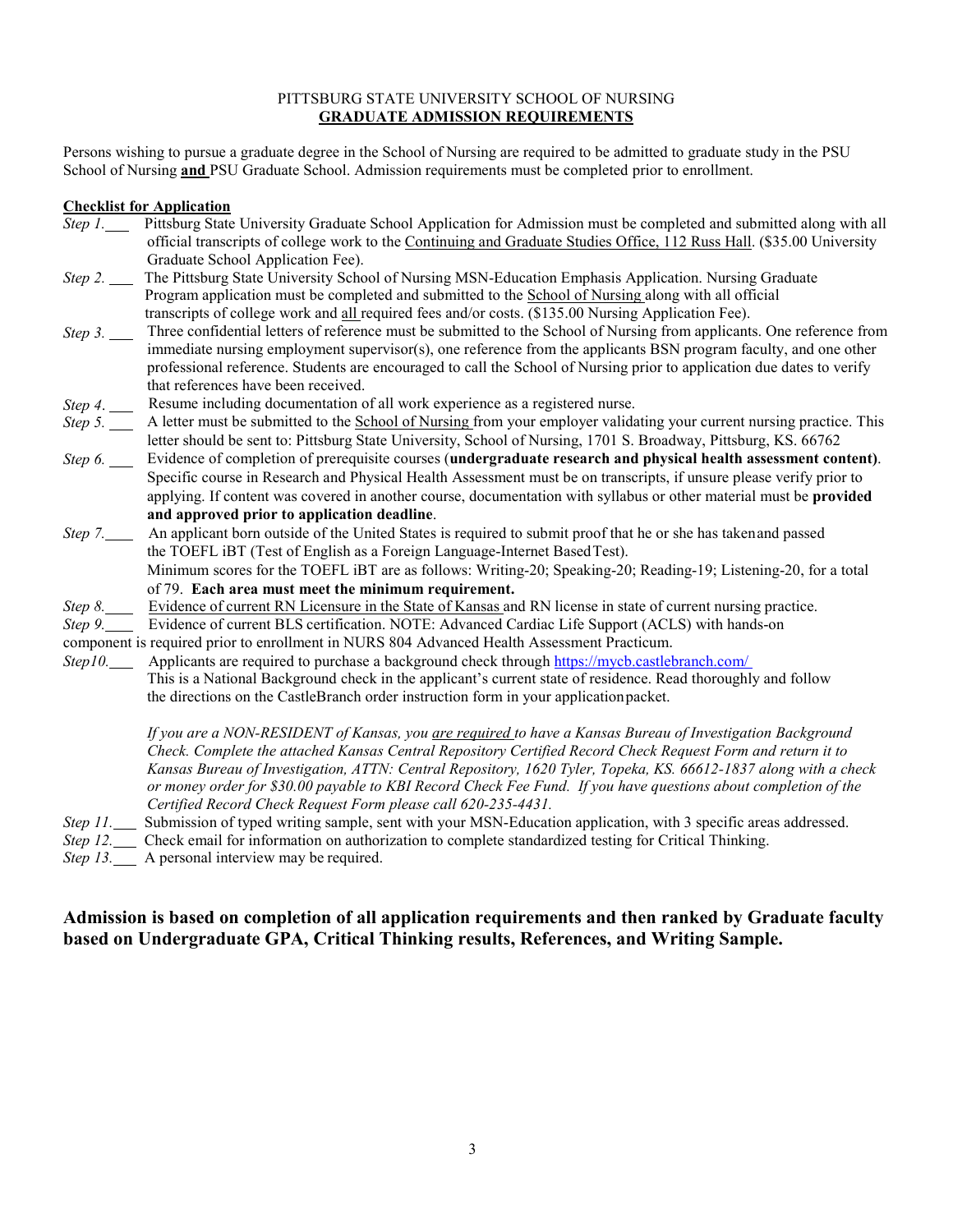#### **Steps to be Followed After Acceptance**

**MANDATORY** MSN Orientation You Tube and Canvas Orientation will be sent to students, this needs to be completed prior to starting your first semester of MSN courses.

- *Step 1.* The applicant will receive a letter of admission and be assigned anadvisor.
- *Step 2*. The applicant is responsible for contacting the advisor for advisement and enrollment. **The applicant must plan a program of study in consultation with the advisor prior to enrollment in the first semester as a graduate student.**
	- Candidacy must be completed after the student has completed 9 to 12 hours of graduate course work and has been fully admitted.
- *Step 3.* Materials Cost \$100.00 **per semester** equipment/technology cost per student will be collected at the beginning of **each semester**.
- *Step 4.* Students are required to pay for and take a standardized post-test prior to graduation from the program.
- *Step 5.* Upon admission students are required to:
	- o Purchase a Student Photo ID Badge. (\$10.00)
	- o Pay for a student liability insurance policy.(\$15.00)
	- o Provide documentation of currentimmunizations.
- *Step 6.* Students must adhere to all policies of the PSU Student Handbook.
	- o MSN Students are required to wear scrubs or if scrubs are not worn: khaki, brown, navy or black slacks/pants or knee length skirts. No denim is allowed (including colored denim). Examples of clothing items which are not allowed include: crop pants, Capri pants, skinny pants, jeggings, leggings, and above-knee skirts. A red, collared polo shirt with the PSU logo is the appropriate shirt for the clinical setting. Any request for deviating from the dress code must have a written request and be approved by the Graduate Committee.
	- o Hair is to be well groomed, clean in appearance, and worn back away from the face at all times while working with clients and fastened to prevent hair from falling forward. A pony tail may not be adequate to prevent hair from falling forward. Extreme hairstyles will not be permitted in clinical settings. Examples of extreme hairstyles may include, but are not limited to, Mohawk, reverse Mohawk, and atypical hair color. Only functional hair bows, bands, or clips will be permitted in the clinical setting.
	- o Clinical instructors reserve the right to consider a dress code violation as unsatisfactory performance and hours for that clinical day will not count towards total clinicalhours.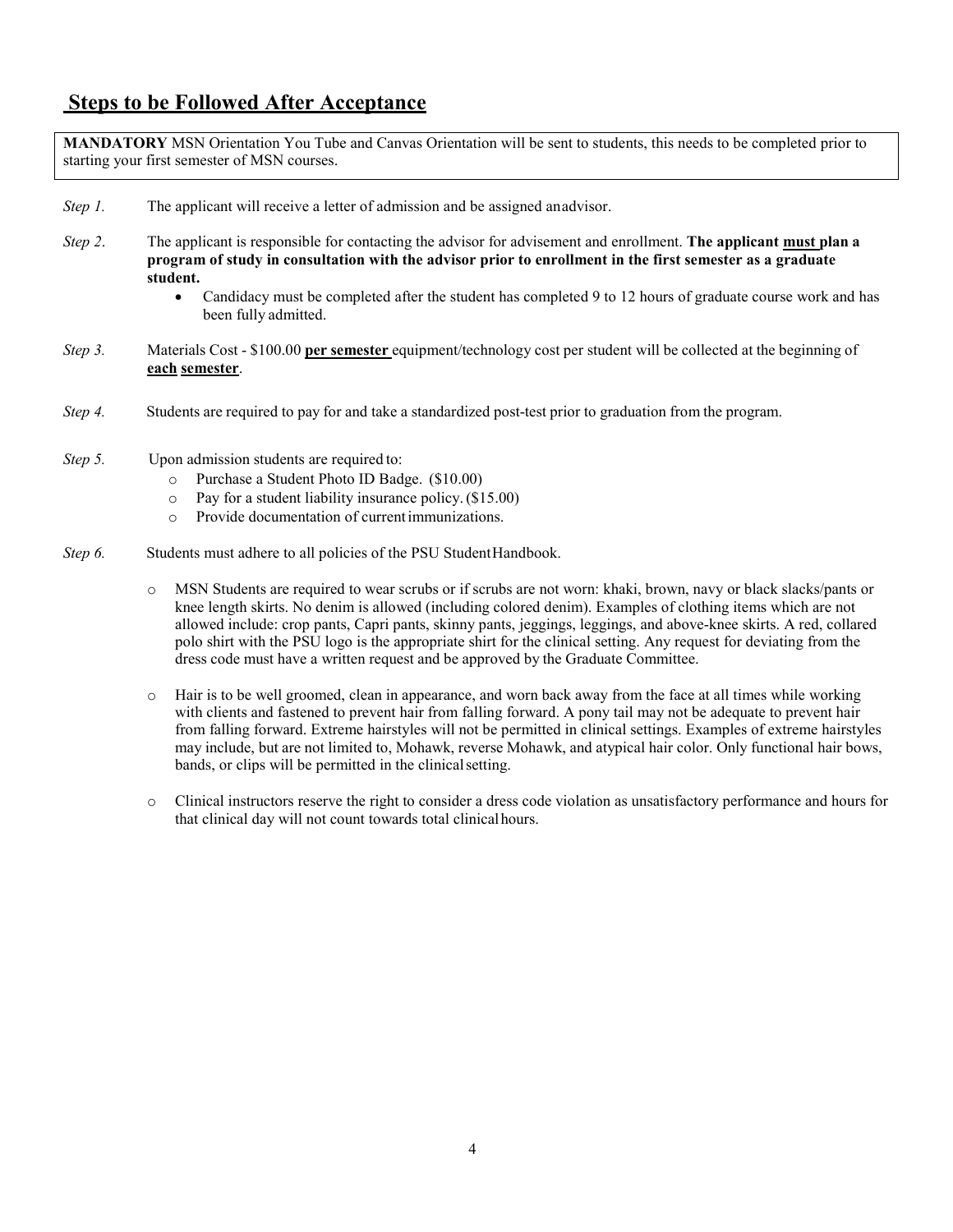

# **Pittsburg State University**

**MSN-Education Emphasis Application**

Admission: Spring Summer Fall (circle your choice) Year to Start

| Name: $\frac{1}{\sqrt{1-\frac{1}{2}}}\left\{ \frac{1}{2} + \frac{1}{2} \left( \frac{1}{2} + \frac{1}{2} \left( \frac{1}{2} + \frac{1}{2} \left( \frac{1}{2} + \frac{1}{2} \left( \frac{1}{2} + \frac{1}{2} \left( \frac{1}{2} + \frac{1}{2} \left( \frac{1}{2} + \frac{1}{2} \left( \frac{1}{2} + \frac{1}{2} \left( \frac{1}{2} + \frac{1}{2} \left( \frac{1}{2} + \frac{1}{2} \left( \frac{1}{2} + \frac{1}{2$ |                                                                                                                      |                                                                                                                      |                |                       |                                 |          |
|------------------------------------------------------------------------------------------------------------------------------------------------------------------------------------------------------------------------------------------------------------------------------------------------------------------------------------------------------------------------------------------------------------------|----------------------------------------------------------------------------------------------------------------------|----------------------------------------------------------------------------------------------------------------------|----------------|-----------------------|---------------------------------|----------|
| Last Name                                                                                                                                                                                                                                                                                                                                                                                                        |                                                                                                                      | First Name                                                                                                           | Middle Initial |                       | Maiden Name                     |          |
| Address:                                                                                                                                                                                                                                                                                                                                                                                                         | <u> 1980 - Jan Samuel Barbara, margaret e populazion del control del control del control del control de la provi</u> |                                                                                                                      |                |                       | Phone $\left(\_\_\_\_\_\_\_\_\$ |          |
| <b>Street Name/Number</b>                                                                                                                                                                                                                                                                                                                                                                                        | City                                                                                                                 | St.                                                                                                                  | Zip Code       |                       |                                 |          |
| Email Address: No. 1996. The Contract of the Contract of the Contract of the Contract of the Contract of the Contract of the Contract of the Contract of the Contract of the Contract of the Contract of the Contract of the C                                                                                                                                                                                   |                                                                                                                      |                                                                                                                      |                | $Cell$ Phone $(\_\_)$ |                                 |          |
| Ethnicity: American Indian White/Caucasian □ Asian American □ Hispanic □ Multi-Racial □ Other                                                                                                                                                                                                                                                                                                                    |                                                                                                                      |                                                                                                                      |                |                       |                                 |          |
| Employer and Address: <u>contract and a set of the set of the set of the set of the set of the set of the set of the set of the set of the set of the set of the set of the set of the set of the set of the set of the set of t</u>                                                                                                                                                                             |                                                                                                                      |                                                                                                                      |                |                       |                                 |          |
| Kansas RN License $\#$ State(s) Licensed In                                                                                                                                                                                                                                                                                                                                                                      |                                                                                                                      |                                                                                                                      |                |                       |                                 |          |
| In case of emergency, contact: Name:                                                                                                                                                                                                                                                                                                                                                                             |                                                                                                                      | <u> 1999 - Jan James James James James James James James James James James James James James James James James J</u> |                |                       |                                 | Address: |

| Name and location of<br>Institution      | Major | Attended<br>from/to | Degree |            | Year |
|------------------------------------------|-------|---------------------|--------|------------|------|
|                                          |       |                     |        |            |      |
|                                          |       |                     |        |            |      |
| Work Experience: Begin with most recent. |       |                     |        |            |      |
| Name and location of institution         |       | Position            |        | Dates From | To   |
|                                          |       |                     |        |            |      |
|                                          |       |                     |        |            |      |
|                                          |       |                     |        |            |      |
|                                          |       |                     |        |            |      |

If you mark "I do" have a criminal history you are required to contact the School of Nursing Director, Dr. Cheryl Giefer at [cgiefer@pittstate.edu o](mailto:cgiefer@pittstate.edu)r by phone at 620-235-4431. **Failure to do so may result in a denial of your application.**

I do do not have a criminal history (**includes misdemeanors, diversions, felonies, and arrests for which action is still pending**). Describe all criminal history:

Has **any** license, certification or registration (nursing or other) ever been denied, revoked, suspended, limited or disciplinary action taken by a licensing authority of any state, agency of the US government, territory of the US or country? Yes No No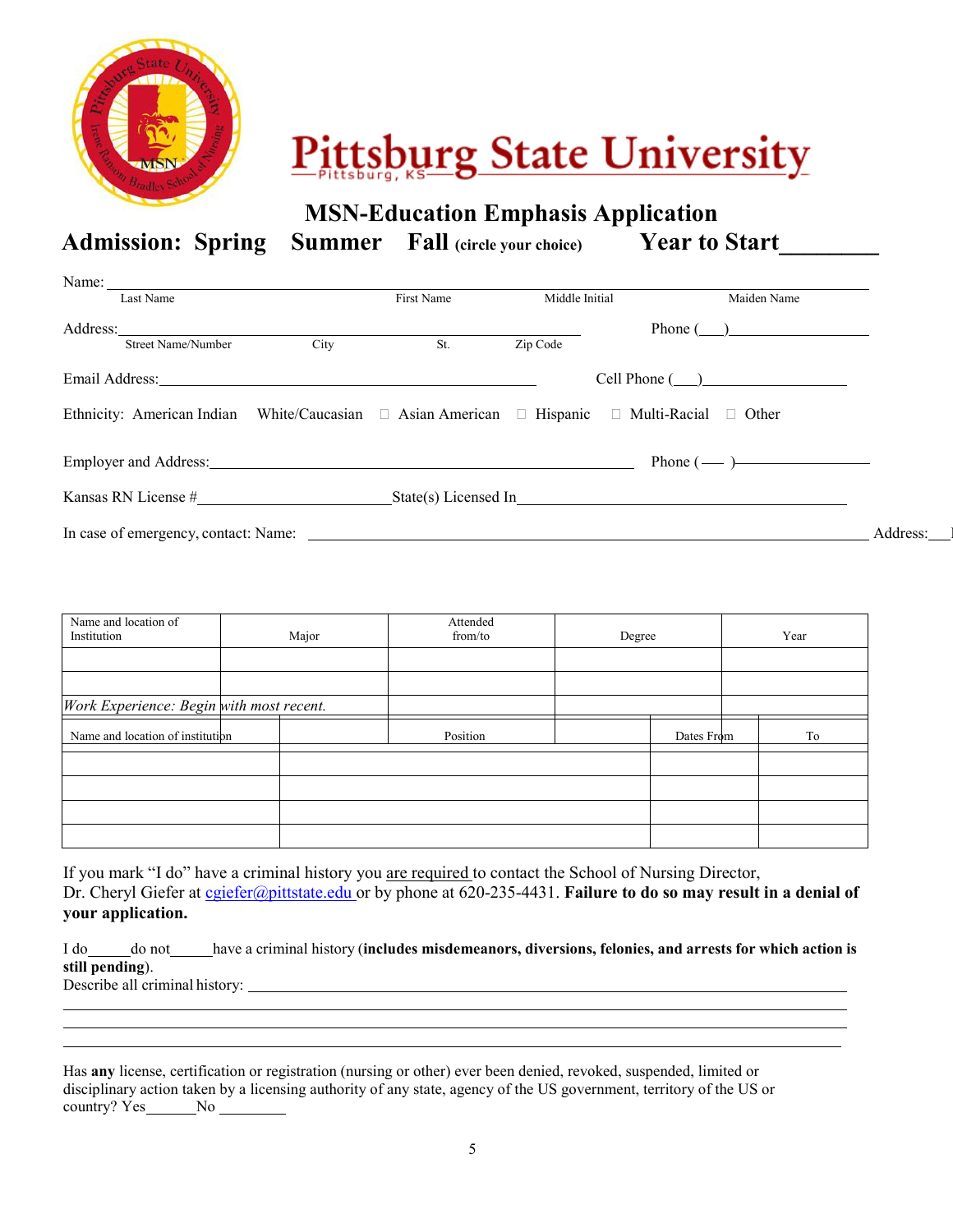| If yes, describe: |  |
|-------------------|--|
|                   |  |

|     | NOTE: A student who is born outside of the United States is required to submit proof that he or she has taken and passed<br>the TOEFL iBT as part of the application process.                                                  |                                                                                                                        |        |              |
|-----|--------------------------------------------------------------------------------------------------------------------------------------------------------------------------------------------------------------------------------|------------------------------------------------------------------------------------------------------------------------|--------|--------------|
| 10. |                                                                                                                                                                                                                                |                                                                                                                        |        |              |
| 11. | List all states or countries in which you have lived:                                                                                                                                                                          |                                                                                                                        |        |              |
|     | State/Country:<br>State/Country: From: To: To:                                                                                                                                                                                 | $From:$ To: To:                                                                                                        |        |              |
|     | I plan to begin as a $\Box$ full-time $\Box$ part-time student                                                                                                                                                                 |                                                                                                                        |        |              |
|     | I am or have been a member of Sigma Theta Tau International Honor Society of Nursing                                                                                                                                           |                                                                                                                        |        |              |
|     | Signature Secretary and the secretary secretary and the secretary secretary secretary and the secretary secretary secretary secretary secretary secretary secretary secretary secretary secretary secretary secretary secretar |                                                                                                                        |        |              |
|     | How did you hear about this program? Circle one:                                                                                                                                                                               | Webpage                                                                                                                | Alumni | Social Media |
|     | <b>Recruitment Event</b><br>Other                                                                                                                                                                                              | <u> 1989 - Andrea San Andrea San Andrea San Andrea San Andrea San Andrea San Andrea San Andrea San Andrea San Andr</u> |        |              |
|     | <u>Return to:</u>                                                                                                                                                                                                              |                                                                                                                        |        |              |
|     | <b>Pittsburg State University</b>                                                                                                                                                                                              |                                                                                                                        |        |              |

**Irene Ransom Bradley School of Nursing 1701 S. Broadway Pittsburg, KS 66762**

### **With copies of: KS Nursing License or Multi State License and BLS Certification.**

The MSN Education Emphasis Program guide and MSN Education Emphasis Student Handbook can be found on the Pittsburg State University School of Nursing website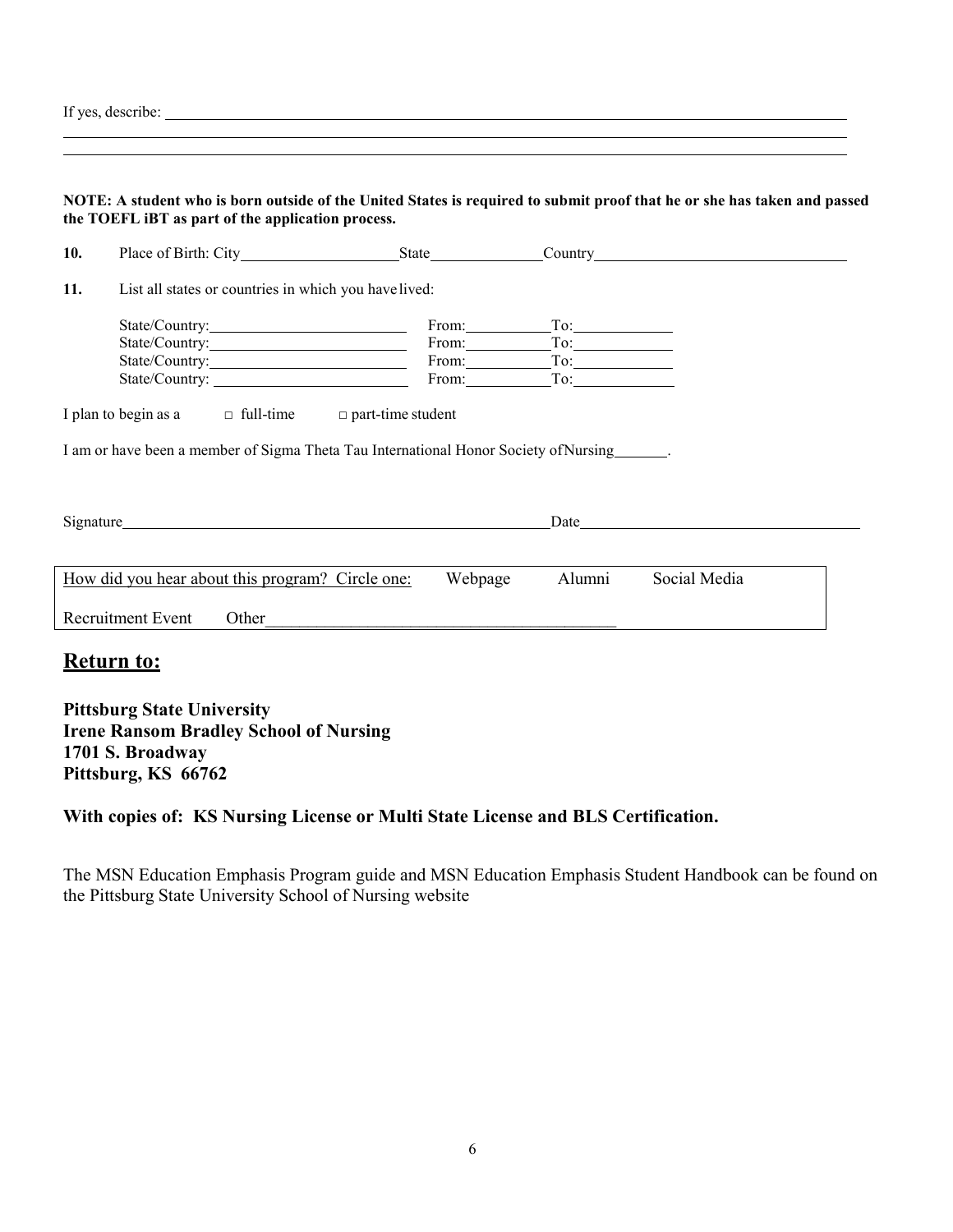

## Order Instructions for **Pittsburg State University - Nursing**

- 1. Go to https://mycb.castlebranch.com/
- 2. In the upper right hand corner, enter the Package Code that is below.

### Package Code **IS30:** Background Check

#### **About**

#### **About CastleBranch**

Pittsburg State University - Nursing has partnered with CastleBranch , one of the top ten background check and compliance management companies in the nation to provide you a secure account to manage your time sensitive school and clinical requirements. After you complete the order process and create your account, you can log in to your account to monitor your order status, view your results, respond to alerts, and complete your requirements.

You will return to your account by logging into castlebranch.com and entering your username (email used during order placement) and your secure password.

# **Order Summary**

#### **Payment Information**

Your payment options include Visa, Mastercard, Discover , Debit, electronic check and money orders. Note: Use of electronic check or money order will delay order processing until payment is received.

### **Accessing Your Account**

To access your account, log in using the email address you provided and the password you created during order placement. Your administrator will have their own secure portal to view your compliance status and results.

### **Contact Us**

For additional assistance , please contact the Service Desk at 888-723-4263 or visit https://mycb.castlebranch.com/help for further information .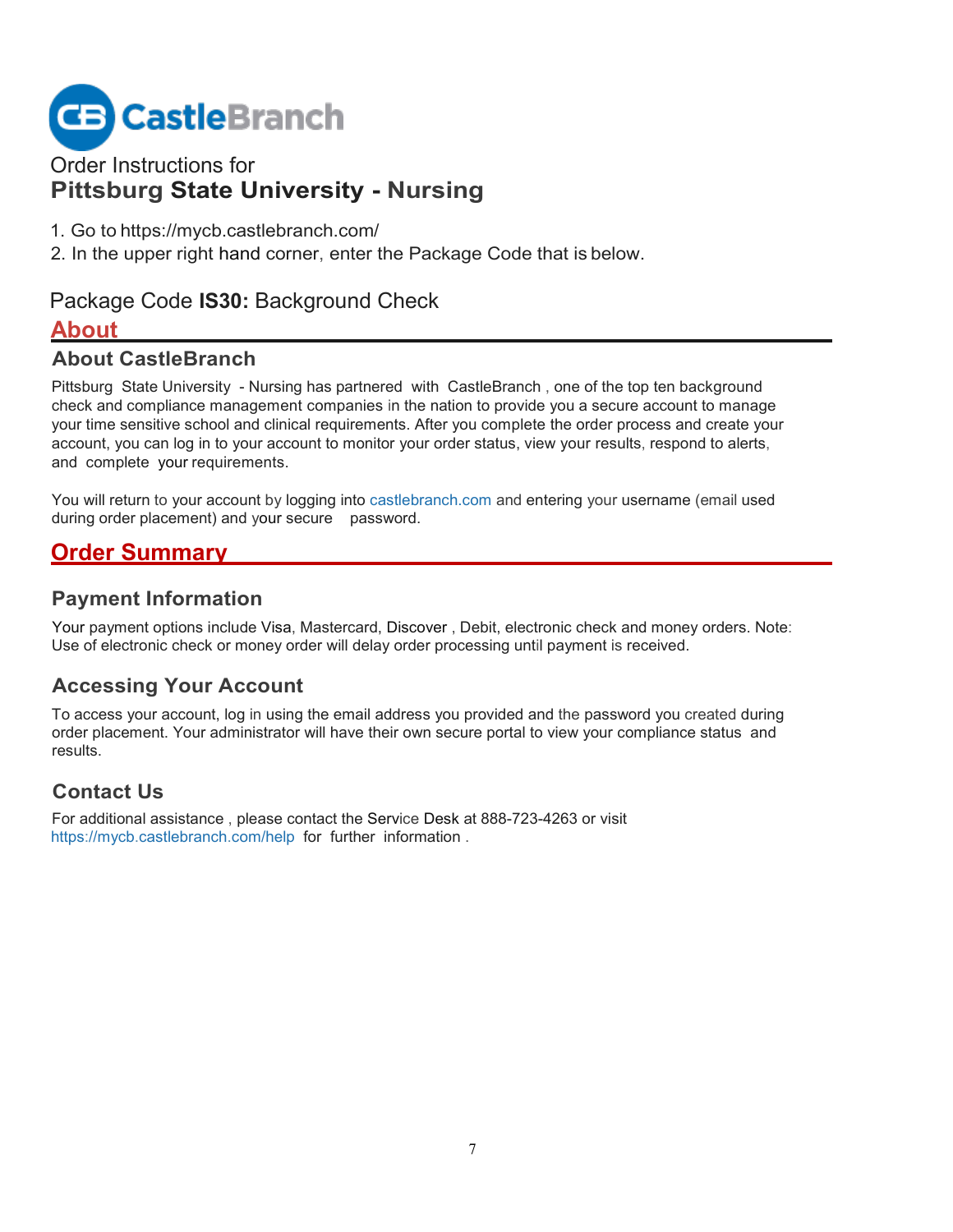### **Kansas Central Repository Certified Record Check Request Form**

Regular name-based record checks are to be requested on-line at [www.kansas.gov/kbi/criminalhistory](http://www.kansas.gov/kbi/criminalhistory)

| To: | Kansas Bureau of Investigation | From: |
|-----|--------------------------------|-------|
|     | Attn: Central Repository       |       |
|     | 1620 SW Tyler                  |       |
|     | Topeka, KS 66612-1837          |       |

(Requestor's Full Name or Organization) (Please Print)

 $(R \omega)$  (Requestor's Point of Contact and title)

(Requestor's Mailing Address)

(City, State or Country and Zip)

(Requestor's Phone Number)

1. A criminal history record check of the Kansas Central Repository isrequested for the following individual. The **Full Name** and **Date ofBirth** aremandatory:

|    |                                                                   | (Last Name)                                                                   | (First Name)                                                                                                 | (Middle Name)                                                                                                                               |
|----|-------------------------------------------------------------------|-------------------------------------------------------------------------------|--------------------------------------------------------------------------------------------------------------|---------------------------------------------------------------------------------------------------------------------------------------------|
|    | Maiden or                                                         |                                                                               |                                                                                                              |                                                                                                                                             |
|    | Alias Name:                                                       |                                                                               |                                                                                                              |                                                                                                                                             |
|    |                                                                   | (Last Name)                                                                   | (First Name)                                                                                                 | (Middle Name)                                                                                                                               |
|    | Date of Birth:                                                    |                                                                               | Social Security Number:                                                                                      |                                                                                                                                             |
|    | Sex:                                                              | Race:                                                                         | Place of Birth:                                                                                              |                                                                                                                                             |
| 2. | A fingerprint card $\lceil$ is $\rceil$ is not $\rceil$ included. |                                                                               |                                                                                                              |                                                                                                                                             |
|    |                                                                   | 3. Purpose for the criminal history record check (Please be specific):        |                                                                                                              |                                                                                                                                             |
|    |                                                                   |                                                                               |                                                                                                              |                                                                                                                                             |
|    |                                                                   |                                                                               |                                                                                                              |                                                                                                                                             |
| 4. |                                                                   |                                                                               | Mailing address for the results of the record check, if different from the "From" address, above:            |                                                                                                                                             |
|    |                                                                   |                                                                               |                                                                                                              |                                                                                                                                             |
|    |                                                                   | Pittsburg State University/School of Nursing                                  |                                                                                                              |                                                                                                                                             |
|    | Attn: Dr. Cheryl Giefer, Director                                 |                                                                               |                                                                                                              |                                                                                                                                             |
|    | 1701 South Broadway                                               |                                                                               |                                                                                                              |                                                                                                                                             |
|    | Pittsburg, KS.                                                    | 66762                                                                         |                                                                                                              |                                                                                                                                             |
| 5. |                                                                   |                                                                               | Enclosed is payment made payable to the <b>KBI Record Check Fee Fund</b> for the record check in the sum of: |                                                                                                                                             |
|    |                                                                   | 1 \$30.00 for a certified name-based check                                    |                                                                                                              | 1 \$45.00 for a certified Kansas fingerprint-based check                                                                                    |
|    |                                                                   |                                                                               |                                                                                                              | 1 \$57.00 for a certified Kansas/national fingerprint-based check*<br>* A state or federal statute allowing a national search is required   |
| 6. |                                                                   |                                                                               |                                                                                                              | Dissemination of criminal history information is governed by statutes, laws and regulations. The Requestor will comply with and be          |
|    |                                                                   |                                                                               |                                                                                                              | subject to the provisions of both State and Federal law regulations, including, but not limited to Title 28 (Judicial Administration) of    |
|    |                                                                   | the Code of Federal Regulations and Kansas Statutes Annotated 22-4107 et seq. |                                                                                                              |                                                                                                                                             |
|    |                                                                   |                                                                               |                                                                                                              | 7. Requestor agrees to limit disclosure of the information received to personnel who have a clear, distinct "need to know," and ensure that |
|    |                                                                   |                                                                               | the information is used only for the purpose for which provided. Further, Requestor shall:                   |                                                                                                                                             |
|    | a.                                                                |                                                                               | Implement reasonable procedures to insure the confidentiality and security of any information received.      |                                                                                                                                             |
|    | b.                                                                |                                                                               |                                                                                                              | Indemnify and hold harmless the KBI, their employees, including their heirs, executors, administrators, personal                            |
|    |                                                                   |                                                                               |                                                                                                              | representatives, successors, and assigns, from and against any and all causes of actions, claims, demands, suits, rights                    |

- 8. The KBI hasthe right to demand return of all information provided to theRequestor when any rule, policy, procedure, regulation or law described in thisrequest is violated or appearsto be violated or for non-payment of any service.
- 9. I have read and understand my responsibilities when receiving record check information fromthe Kansas Central Repository, and I agree to safeguard and properly use all information Ireceive.

(Signature of Requestor)\_\_\_\_\_\_\_\_\_\_\_\_\_\_\_\_\_\_\_\_\_\_\_\_\_\_\_\_\_\_\_\_\_\_\_\_\_\_\_\_\_\_\_\_\_\_\_\_\_\_\_\_\_\_\_\_\_\_\_\_\_\_\_\_\_\_\_\_\_\_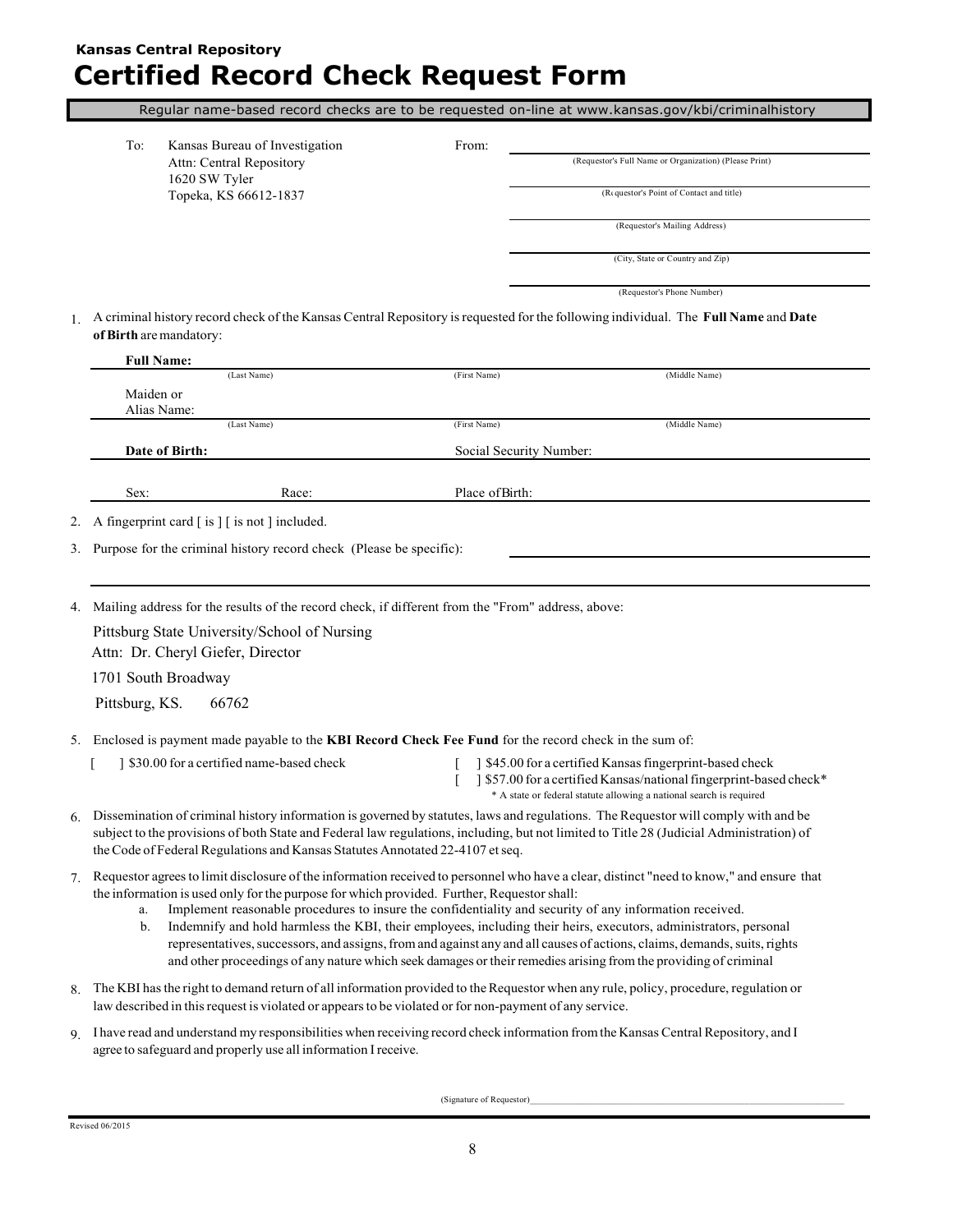# CONSENT TO RELEASE OF CRIMINAL HISTORY INFORMATION

# READ CAREFULLY BEFORE SIGNING

**I acknowledge that my acceptance into the Irene Ransom Bradley School of Nursing at Pittsburg State University is dependent upon meeting all of the requirements of the school. One of those requirements is to be free of any criminal history that would indicate a potential for violence against another person or substance abuse. I release University officials from any potential claim or liability related to the appropriate use of this information.**

**This consent and release is effective as of the date signed and it will remain effective until further notice. The University is not required to notify me when the request will be submitted to any law enforcement unit and is not limited to the number of such requests.**

By my signature below I acknowledge and agree that I consent to the access and release of any records maintained by any local, county, state or national law enforcement unit, including, but not limited to the Kansas Bureau of Investigation and the Social and Rehabilitation Services Child Abuse and Neglect Central Registry. I also agree to incur the cost of the investigation.

(Name) (Date)

(Other name (Alias) used, if any)

(Parent or Guardian, if a Minor) (Date)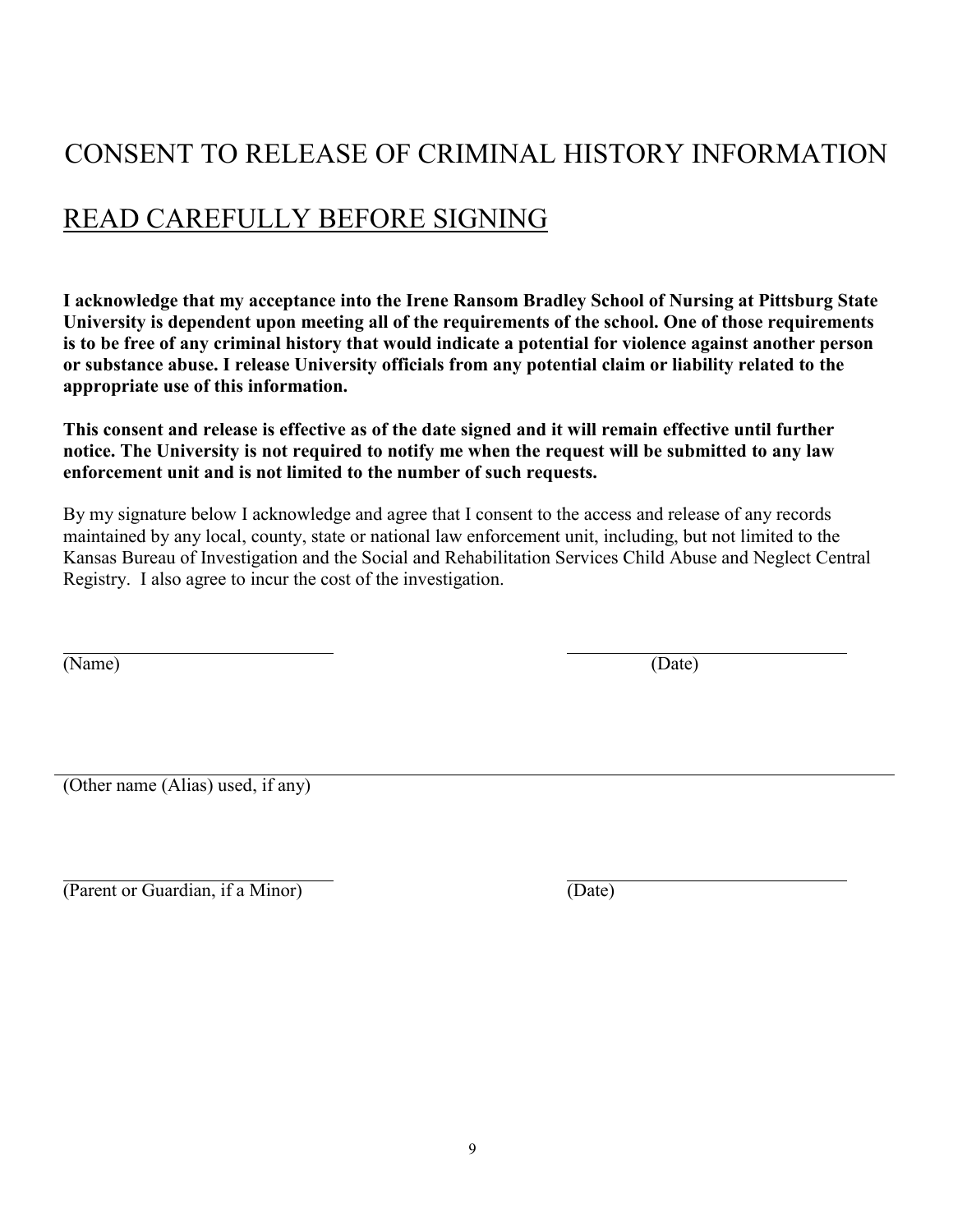# <u>Pittsburg State University</u>

#### **To the applicant:**

**Please complete and sign before providing this confidential reference form to your reviewer who must be:**

- **1. Immediate Nursing Supervisor.**
- **2. Faculty professor from BSN program.**
- **3. Professional reference able to assess your professional characteristics as listed below (references from friends, relatives, ministers, or persons not in the field of healthcare are notaccepted).**
- **\*\*Applicant please circle which category 1, 2 or 3 the reference matches.**

**Please supply the reviewer with a stamped envelope pre-addressed to:**

**Pittsburg State University Irene Ransom Bradley School of Nursing, 1701 South Broadway, Pittsburg, KS 66762** 

**Applicant's Name: Applicant's Signature:**

**To the reviewer**: The person listed above is applying for admission to the Pittsburg State University Irene Ransom Bradley School of Nursing MSN-Education Emphasis Program. Applicants to this program are required to submit reference forms. You are asked to make a frank appraisal of the applicant which will be held in confidence. Please return this completed confidential reference form, in the envelope supplied by the applicant addressed to Pittsburg State University, Irene Ransom Bradley School of Nursing, 1701 South Broadway, Pittsburg, Kansas 66762. Please seal and sign with your signature over the envelope seal. Thank you!

**Please complete the following**: Based on your experience relative to persons of similar background, how would you rate the applicant's following? Place an "X" under the column which best describes the applicant. If you cannot assess a particular characteristic, mark "no basis for judgment" as it will not count in the MSN Admissions Committee's assessment of the applicant. If you are unable to assess in more than half of the categories, please contact the applicant so they can request a recommendation from someone else that is better able to assess their professional characteristics.

| <b>Characteristics</b>                            | <b>Upper</b><br>10% | <b>Upper</b><br>25% | <b>Upper</b><br>50% | Lower<br>50% | <b>No Basis for</b><br>Judgment |
|---------------------------------------------------|---------------------|---------------------|---------------------|--------------|---------------------------------|
| Ability to analyze and solve problems effectively |                     |                     |                     |              |                                 |
| Ability to exchange and share ideas               |                     |                     |                     |              |                                 |
| Ability to express thoughts in speech             |                     |                     |                     |              |                                 |
| Ability to express thoughts in writing            |                     |                     |                     |              |                                 |
| Ability to plan and conduct research              |                     |                     |                     |              |                                 |
| Ability to work as a team member                  |                     |                     |                     |              |                                 |
| Ability to work independently                     |                     |                     |                     |              |                                 |
| Ability/potential for graduate study              |                     |                     |                     |              |                                 |
| Attendance/ Punctuality                           |                     |                     |                     |              |                                 |
| Integrity                                         |                     |                     |                     |              |                                 |
| Leadership potential                              |                     |                     |                     |              |                                 |
| Motivation and perseverance toward goals          |                     |                     |                     |              |                                 |
| Nursing Knowledge                                 |                     |                     |                     |              |                                 |
| Responsibility / Accountability                   |                     |                     |                     |              |                                 |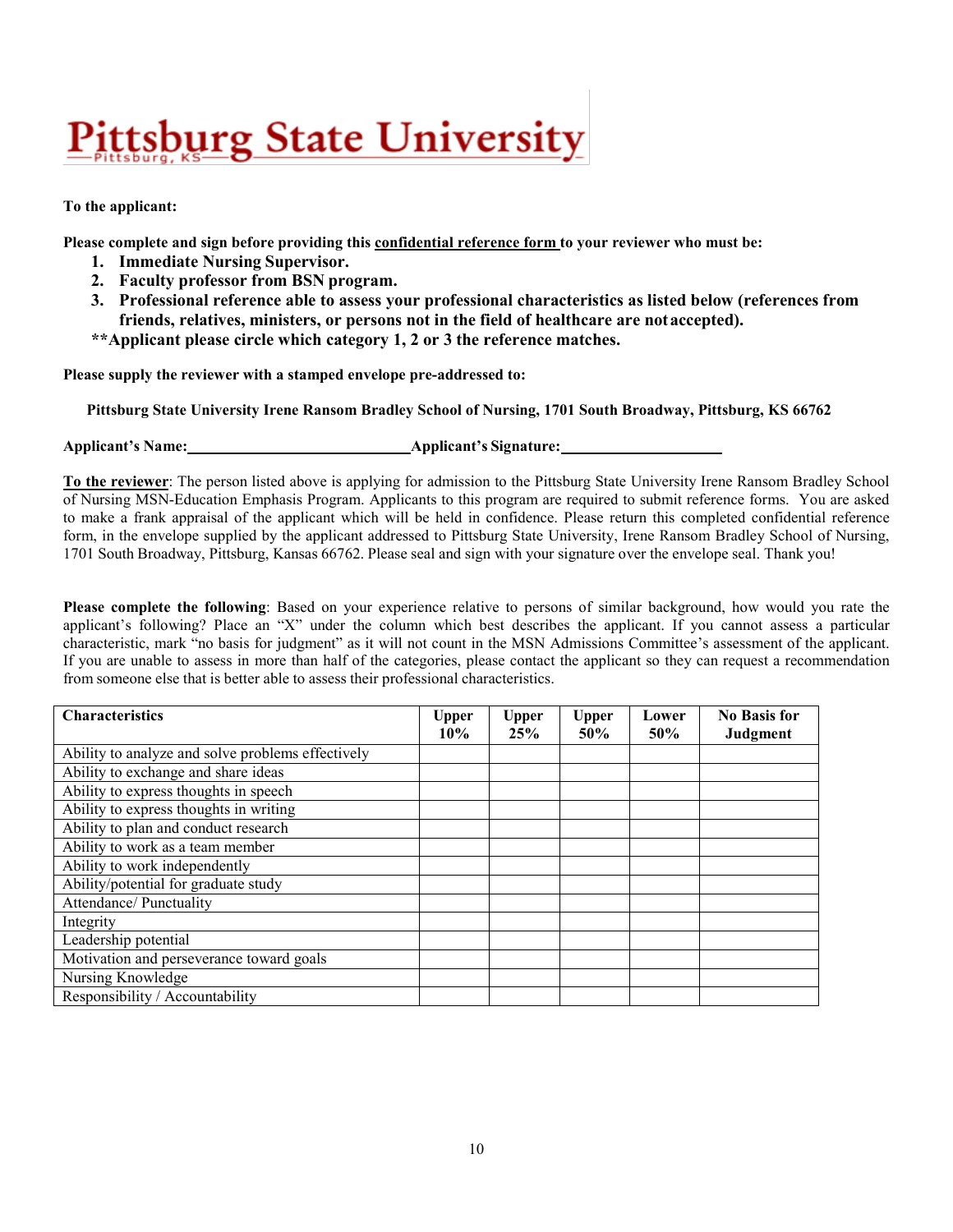**Comments**: Provide examples whenever possible to support your assessment. You may provide a separate sheet, in addition to this form, in order to provide additional detail in addressing the following questions or any other attributes and abilities that warrant mention.

- 1. If you selected "Upper 10%" or "Lower 50%" for any of the characteristics, please provide justification for your ratings.
- 2. Does the applicant possess any special attributes that should be noted?
- 3. Does the applicant demonstrate any limitations you feel would hinder his/her ability to perform effectively in a professional program?

| Name (please print)          | <b>Title and Business Affiliation</b> |                 |  |  |
|------------------------------|---------------------------------------|-----------------|--|--|
| <b>Street Address</b>        |                                       |                 |  |  |
| <b>City</b>                  | <b>State</b>                          | <b>Zip Code</b> |  |  |
| <b>Daytime Phone Number</b>  | E-Mail                                |                 |  |  |
| <b>Signature of Reviewer</b> | Date                                  |                 |  |  |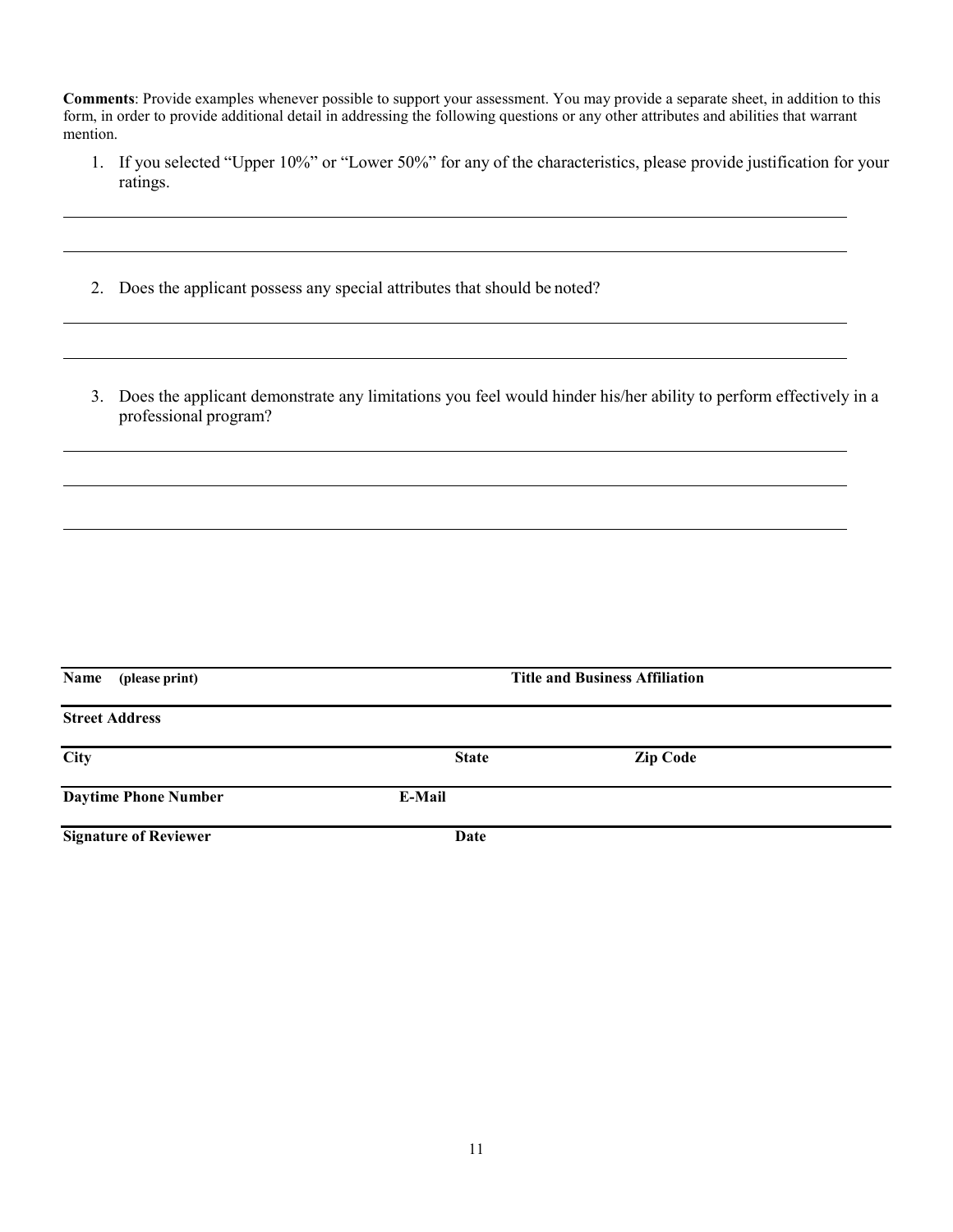# <u>Pittsburg State University</u>

#### **To the applicant:**

**Please complete and sign before providing this confidential reference form to your reviewer who must be:**

- **1. Immediate Nursing Supervisor.**
- **2. Faculty professor from BSN program.**
- **3. Professional reference able to assess your professional characteristics as listed below (references from friends, relatives, ministers, or persons not in the field of healthcare are notaccepted).**
- **\*\*Applicant please circle which category 1, 2 or 3 the reference matches.**

**Please supply the reviewer with a stamped envelope pre-addressed to:**

**Pittsburg State University Irene Ransom Bradley School of Nursing, 1701 South Broadway, Pittsburg, KS 66762** 

**Applicant's Name: Applicant's Signature:**

**To the reviewer**: The person listed above is applying for admission to the Pittsburg State University Irene Ransom Bradley School of Nursing MSN-Education Emphasis Program. Applicants to this program are required to submit reference forms. You are asked to make a frank appraisal of the applicant which will be held in confidence. Please return this completed confidential reference form, in the envelope supplied by the applicant addressed to Pittsburg State University, Irene Ransom Bradley School of Nursing, 1701 South Broadway, Pittsburg, Kansas 66762. Please seal and sign with your signature over the envelope seal. Thank you!

**Please complete the following**: Based on your experience relative to persons of similar background, how would you rate the applicant's following? Place an "X" under the column which best describes the applicant. If you cannot assess a particular characteristic, mark "no basis for judgment" as it will not count in the MSN Admissions Committee's assessment of the applicant. If you are unable to assess in more than half of the categories, please contact the applicant so they can request a recommendation from someone else that is better able to assess their professional characteristics.

| <b>Characteristics</b>                            | Upper<br>$10\%$ | <b>Upper</b><br>25% | <b>Upper</b><br>50% | Lower<br>50% | <b>No Basis for</b><br>Judgment |
|---------------------------------------------------|-----------------|---------------------|---------------------|--------------|---------------------------------|
| Ability to analyze and solve problems effectively |                 |                     |                     |              |                                 |
| Ability to exchange and share ideas               |                 |                     |                     |              |                                 |
| Ability to express thoughts in speech             |                 |                     |                     |              |                                 |
| Ability to express thoughts in writing            |                 |                     |                     |              |                                 |
| Ability to plan and conduct research              |                 |                     |                     |              |                                 |
| Ability to work as a team member                  |                 |                     |                     |              |                                 |
| Ability to work independently                     |                 |                     |                     |              |                                 |
| Ability/potential for graduate study              |                 |                     |                     |              |                                 |
| Attendance/ Punctuality                           |                 |                     |                     |              |                                 |
| Integrity                                         |                 |                     |                     |              |                                 |
| Leadership potential                              |                 |                     |                     |              |                                 |
| Motivation and perseverance toward goals          |                 |                     |                     |              |                                 |
| Nursing Knowledge                                 |                 |                     |                     |              |                                 |
| Responsibility / Accountability                   |                 |                     |                     |              |                                 |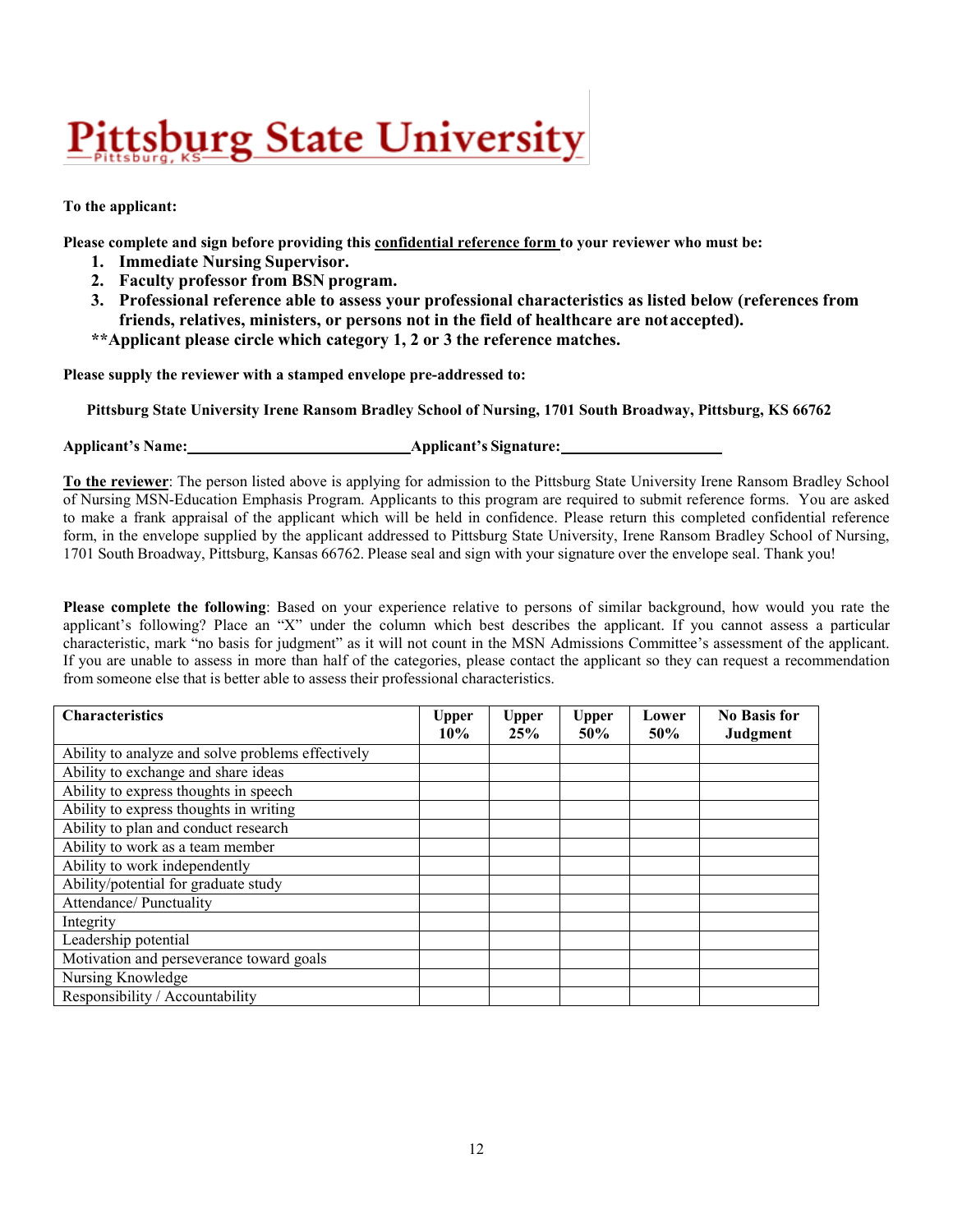**Comments**: Provide examples whenever possible to support your assessment. You may provide a separate sheet, in addition to this form, in order to provide additional detail in addressing the following questions or any other attributes and abilities that warrant mention.

- 1. If you selected "Upper 10%" or "Lower 50%" for any of the characteristics, please provide justification for your ratings.
- 2. Does the applicant possess any special attributes that should be noted?
- 3. Does the applicant demonstrate any limitations you feel would hinder his/her ability to perform effectively in a professional program?

| Name<br>(please print)       |              | <b>Title and Business Affiliation</b> |  |
|------------------------------|--------------|---------------------------------------|--|
| <b>Street Address</b>        |              |                                       |  |
| City                         | <b>State</b> | <b>Zip Code</b>                       |  |
| <b>Daytime Phone Number</b>  | E-Mail       |                                       |  |
| <b>Signature of Reviewer</b> | Date         |                                       |  |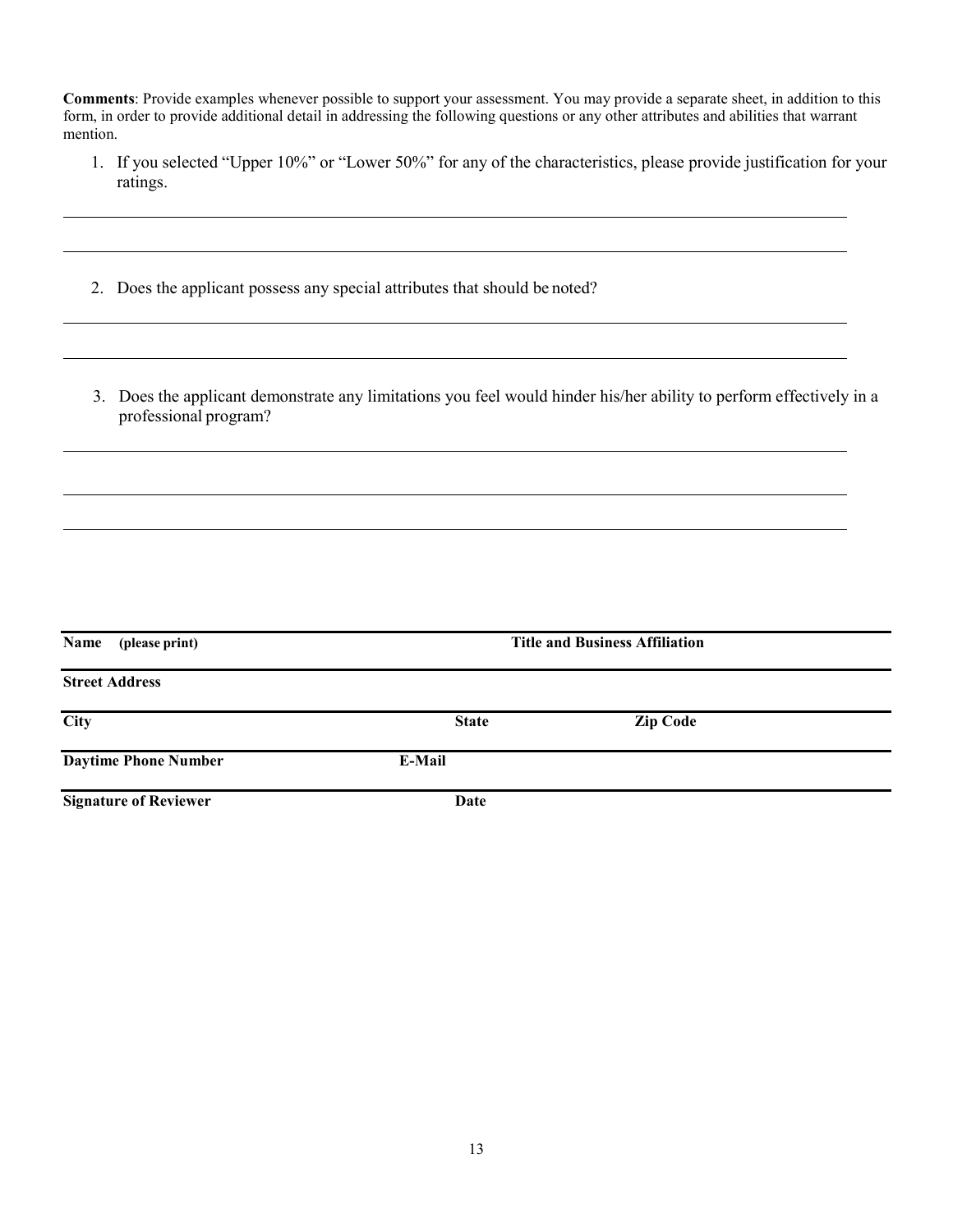# <u>Pittsburg State University</u>

#### **To the applicant:**

**Please complete and sign before providing this confidential reference form to your reviewer who must be:**

- **1. Immediate Nursing Supervisor.**
- **2. Faculty professor from BSN program.**
- **3. Professional reference able to assess your professional characteristics as listed below (references from friends, relatives, ministers, or persons not in the field of healthcare are notaccepted).**
- **\*\*Applicant please circle which category 1, 2 or 3 the reference matches.**

**Please supply the reviewer with a stamped envelope pre-addressed to:**

**Pittsburg State University Irene Ransom Bradley School of Nursing, 1701 South Broadway, Pittsburg, KS 66762** 

**Applicant's Name: Applicant's Signature:**

**To the reviewer**: The person listed above is applying for admission to the Pittsburg State University Irene Ransom Bradley School of Nursing MSN-Education Emphasis Program. Applicants to this program are required to submit reference forms. You are asked to make a frank appraisal of the applicant which will be held in confidence. Please return this completed confidential reference form, in the envelope supplied by the applicant addressed to Pittsburg State University, Irene Ransom Bradley School of Nursing, 1701 South Broadway, Pittsburg, Kansas 66762. Please seal and sign with your signature over the envelope seal. Thank you!

**Please complete the following**: Based on your experience relative to persons of similar background, how would you rate the applicant's following? Place an "X" under the column which best describes the applicant. If you cannot assess a particular characteristic, mark "no basis for judgment" as it will not count in the MSN Admissions Committee's assessment of the applicant. If you are unable to assess in more than half of the categories, please contact the applicant so they can request a recommendation from someone else that is better able to assess their professional characteristics.

| <b>Characteristics</b>                            | <b>Upper</b><br>$10\%$ | <b>Upper</b><br>25% | <b>Upper</b><br><b>50%</b> | Lower<br>50% | <b>No Basis for</b><br>Judgment |
|---------------------------------------------------|------------------------|---------------------|----------------------------|--------------|---------------------------------|
| Ability to analyze and solve problems effectively |                        |                     |                            |              |                                 |
| Ability to exchange and share ideas               |                        |                     |                            |              |                                 |
| Ability to express thoughts in speech             |                        |                     |                            |              |                                 |
| Ability to express thoughts in writing            |                        |                     |                            |              |                                 |
| Ability to plan and conduct research              |                        |                     |                            |              |                                 |
| Ability to work as a team member                  |                        |                     |                            |              |                                 |
| Ability to work independently                     |                        |                     |                            |              |                                 |
| Ability/potential for graduate study              |                        |                     |                            |              |                                 |
| Attendance/ Punctuality                           |                        |                     |                            |              |                                 |
| Integrity                                         |                        |                     |                            |              |                                 |
| Leadership potential                              |                        |                     |                            |              |                                 |
| Motivation and perseverance toward goals          |                        |                     |                            |              |                                 |
| Nursing Knowledge                                 |                        |                     |                            |              |                                 |
| Responsibility / Accountability                   |                        |                     |                            |              |                                 |